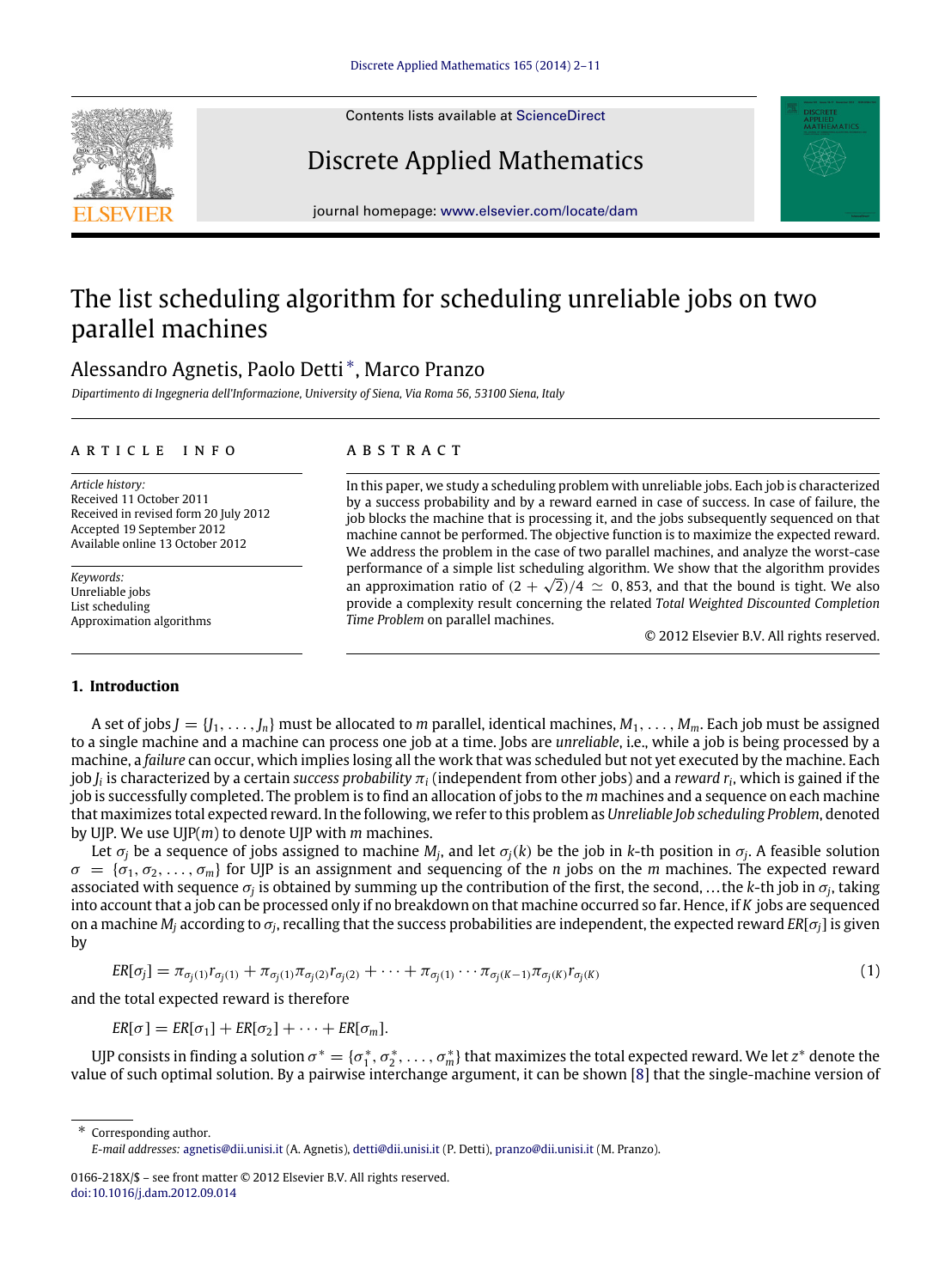UJP is solved by sequencing the jobs in nonincreasing order of the following *Z*-*ratio* [\[8\]](#page--1-0):

$$
Z_i = \frac{\pi_i r_i}{1 - \pi_i}.\tag{2}
$$

UJP is related to the *Total Weighted Discounted Completion Time Problem* (TWDCTP) on *m* parallel machines [\[10\]](#page--1-1). In TWDCTP, each job *i* has processing time *p<sup>i</sup>* and weight w*<sup>i</sup>* (suppose integers). If job *i* is completed at time *C<sup>i</sup>* , we incur the cost  $w_i(1-e^{-\gamma C_i})$ , where  $\gamma > 0$  is a given discount factor. The problem is that of minimizing total costs, which is equivalent to maximizing ∑  $w_i e^{-\gamma C_i}$ . Also TWDCTP on a single machine can be solved by a simple index rule, namely sequencing the jobs by nondecreasing values of the ratio

<span id="page-1-0"></span>
$$
\frac{w_i e^{-\gamma p_i}}{1 - e^{-\gamma p_i}}.\tag{3}
$$

If  $\gamma\ll 1$ , one has  $\sum w_i e^{-\gamma C_i}\approx \sum w_i-\sum w_iC_i$ , and therefore TWDCTP tends to become equivalent to the *Total Weighted Completion Time Problem* (TWCTP), i.e., the problem of minimizing the weighted sum of job completion times. Such problem is solved by the well-known Smith's rule, i.e., jobs must be processed in nonincreasing order of the ratio

<span id="page-1-1"></span>
$$
\frac{w_i}{p_i} \tag{4}
$$

and as  $\gamma \to 0$  in [\(3\),](#page-1-0) the two rules [\(3\)](#page-1-0) and [\(4\)](#page-1-1) tend to become the same. (In fact, it was proved by Rothkopf and Smith [\[11\]](#page--1-2) that the single-machine versions of TWDCTP and TWCTP are the *only* scheduling problems of the form  $1 \parallel \sum_i f_i(C_i)$  which are solved by a simple priority index sequencing rule.) Note that all these problems (UJP, TWDCTP, TWCTP) essentially consist in deciding how to partition the *n* jobs among the *m* machines, since on each machine the sequencing is then dictated by the priority rule.

The plan of the paper is as follows. In Section [2,](#page-1-2) some results and applications from the literature are reviewed. In Section [3,](#page-1-3) the relationship between UJP, TWDCTP and TWCTP is investigated. In Section [4,](#page--1-3) the list scheduling heuristic algorithm for UJP is proposed, and the worst case behavior is analyzed. Finally, conclusions follow.

#### <span id="page-1-2"></span>**2. Literature review and applications**

UJP has been introduced in [\[1\]](#page--1-4), motivated by an application in highly automated manufacturing facilities. In particular, in preparation for an unsupervised shift, jobs are selected for processing on a set of parallel machines. During the unsupervised operation, the jobs are automatically loaded on the machine whenever the machine becomes idle. If a failure occurs during the processing of a job, all subsequent jobs on that machine cannot be processed, and processing of that set of jobs is suspended until the blocked machine is cleared at the end of the unsupervised shift. In [\[1\]](#page--1-4), the NP-hardness proof for UJP(2) is given, and a round-robin algorithm for UJP(*m*) is analyzed. Such algorithm simply consists in ordering the jobs according to nonincreasing *Z*-ratios and then assign them to machine 1, 2, . . . , *m*, and then again 1, 2, . . . , until all jobs are assigned. It is shown that for any *m* the round-robin algorithm is 1/2-approximate, and the bound is tight. This motivates the research for fast algorithms having better worst-case bound.

There are several applications in which a function like [\(1\)](#page-0-1) has to be either minimized or maximized. Several researchers [\[2,](#page--1-5)[3,](#page--1-6)[12\]](#page--1-7) analyzed data acquisition and processing problems in sensor networks. To minimize data transmission, it is desirable to perform ''in-network'' query processing, i.e., to do some data processing at intermediate nodes, by placing filters on them. A filter *i* has a selectivity  $s_i$ , defined as the fraction of data stream captured by the filter, and a per-tuple execution cost  $c_i$ . Once *n* filters have been located at a node, the problem is to decide in which sequence they should be applied. The cost of sequence  $\sigma$  is given by:

<span id="page-1-4"></span>
$$
EC[\sigma] = c_{\sigma(1)} + s_{\sigma(1)}c_{\sigma(2)} + \cdots + s_{\sigma(1)} \cdots s_{\sigma(n-1)}c_{\sigma(n)}
$$
\n
$$
(5)
$$

which is formally identical to [\(1\),](#page-0-1) identifying  $s_i$  with  $\pi_i$  and  $c_i$  with  $\pi_i$ *r*<sub>i</sub>. Another similar application arises in the management of queries in databases [\[4\]](#page--1-8). The queries may have an arbitrary number of restriction predicates, each of which may be a complicated Boolean function, possibly containing expensive (i.e., time-consuming) subqueries. The problem is to sequence the predicates (each having a certain selectivity and cost) in such a way as to minimize the expense of applying them to the tuples of the relation being scanned. Several other applications related to component testing problems having a cost structure equivalent to [\(5\)](#page-1-4) are described by Ünlüyurt [\[13\]](#page--1-9). In [\[6\]](#page--1-10), a series repairable system with *n* components has been considered, which may *fail* because one of its components has failed. Probability of each component to be responsible for the failure is given. Each component can be tested and repaired at given costs, and the problem is to find a sequence of testing and repairing operations such that the system is always repaired, and the total expected cost of testing and repairing the components is minimized. Polynomially solvable special cases are presented and a fully polynomial time approximation scheme is given for the general case.

#### <span id="page-1-3"></span>**3. Relationship with TWDCTP and TWCTP**

In this section, we analyze the relationships between UJP and problems TWDCTP and TWCTP.